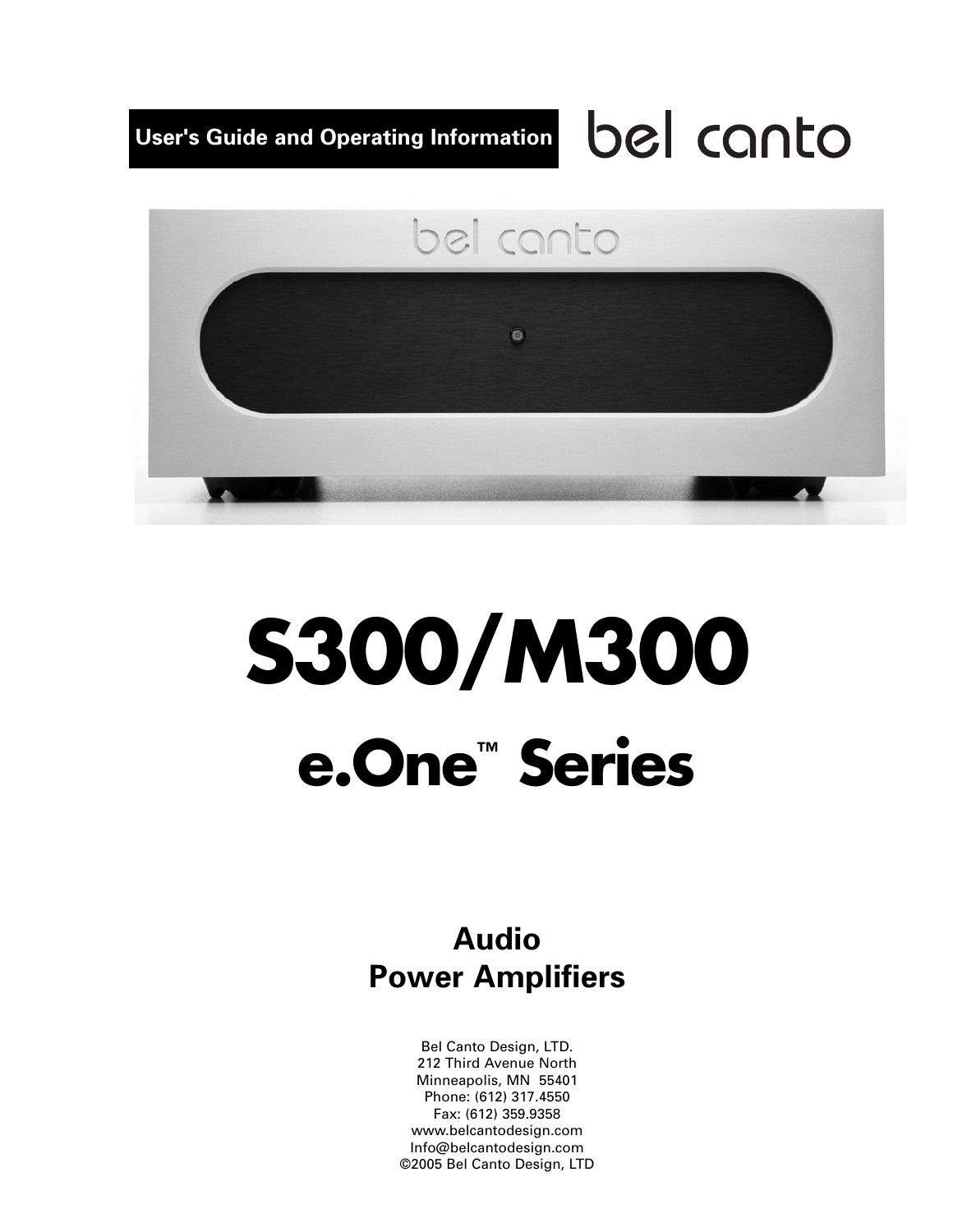The Bel Canto Design e.One Series is a perfect example of what can be accomplished when elegant engineering and depth of empirical knowledge are combined. All components are selected for high sound quality, precision, technical performance, and material quality. Bel Canto's circuit designs and component quality will provide superb performance and years of listening satisfaction.

# **S300/M300**

#### **Power Amplifiers**

#### **TABLE OF CONTENTS**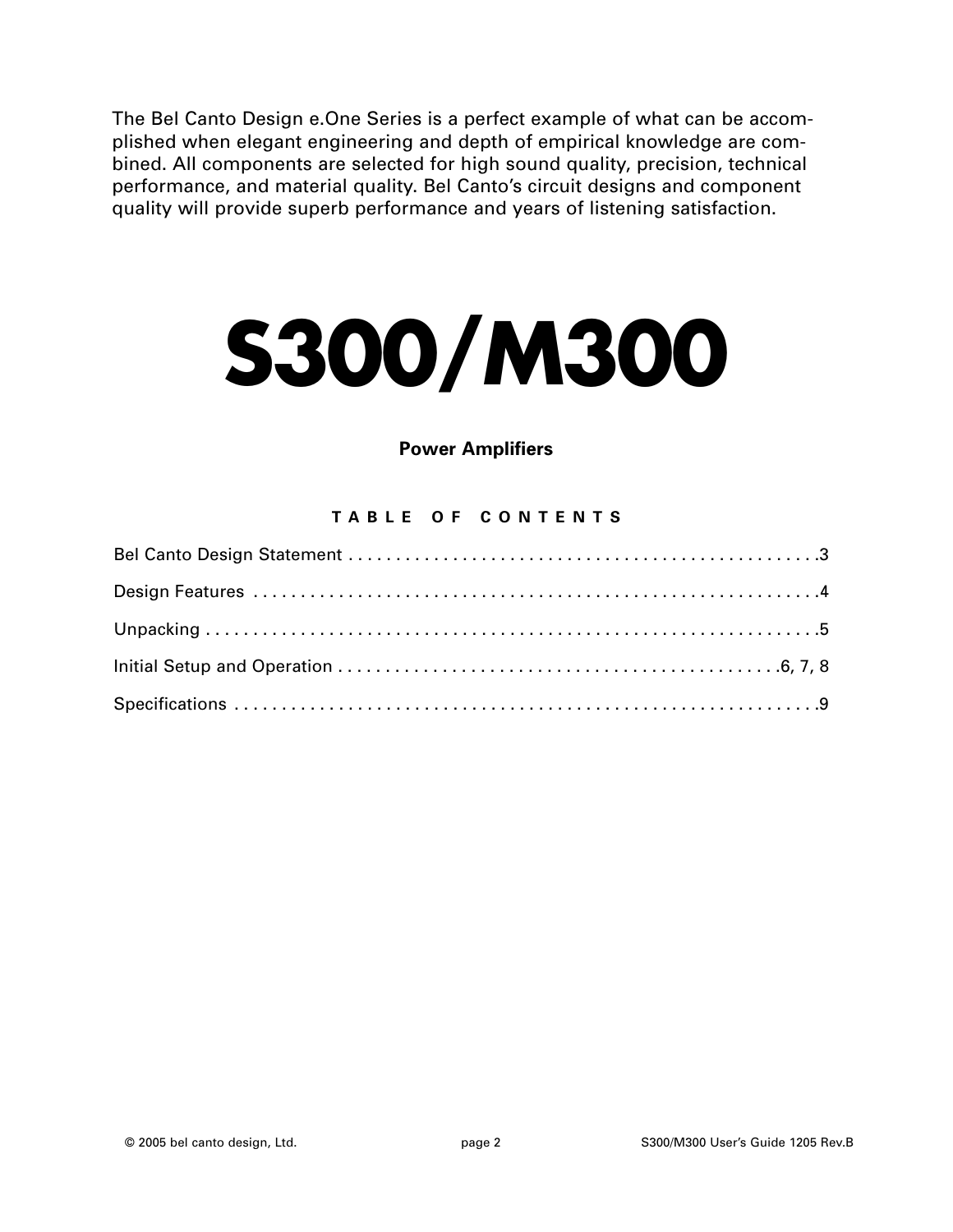## **Get Closer**

Bel Canto Design audio products are designed to bring you closer to the power and beauty of your music. Our goal is simply to provide the most expressive and powerful musical experience outside of the live event and bring some of the greatest musicians and their performances into the intimacy of your home. We design equipment which is easy to own, use and live with. We fully expect that your enjoyment and appreciation of your Bel Canto purchase will grow as you live with it and experience all of the fine audio subtleties that emerge.

Bel Canto Design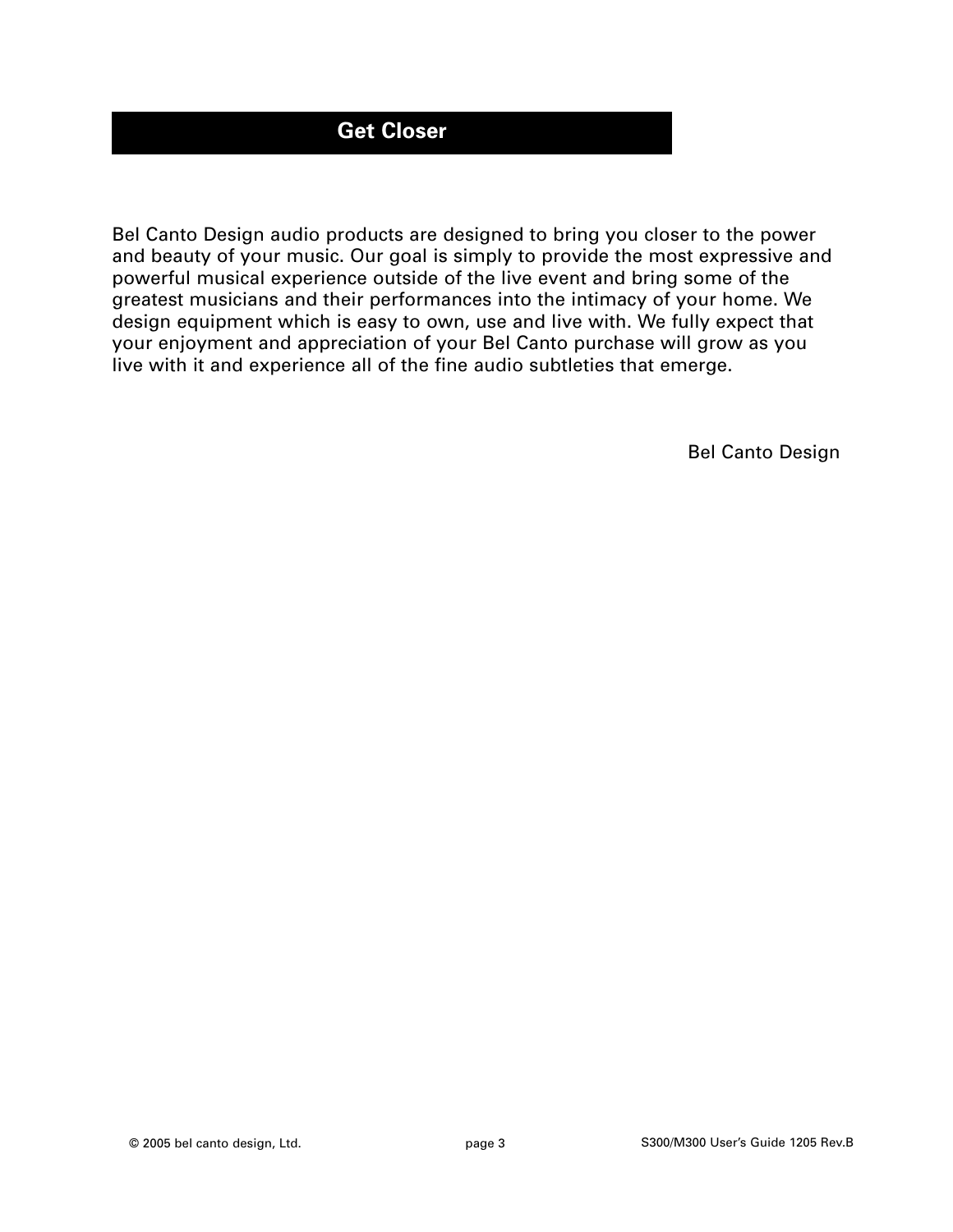#### **Design Features**

The e.One Series S300/M300 are single and dual-mono amplifiers designed to deliver up to 150 watts into 8 ohm loads and 300 watts into 4 ohm loads. Each amplifier contains its own dedicated regulated power supply for all amplifier stages, including the output section. This is achieved in a compact and elegant product through our adaptation of the latest analog switching amplifier and power supply technology from the ICEpower group.

This technology brings unprecedented performance gains in absolute musical performance. The regulated power supply and fully balanced

analog switching amplifier architecture liberates your loudspeakers to perform at their best. The ultra-low noise operation insures that the most subtle of musical expressions comes through with palpable clarity.

The superb measured performance insures that harmonic and intermodulation distortion don't interfere with the pristine beauty or raw power of the musical message.

The e.One series amplifiers from Bel Canto insure that you fully experience the musical intensity and beauty of your favorite artists.

#### **Warm Up**

The amplifier's sonic performance will start to stabilize after approximately 100 hours of continuous power up. We recommend that the amplifier remains powered for optimum performance.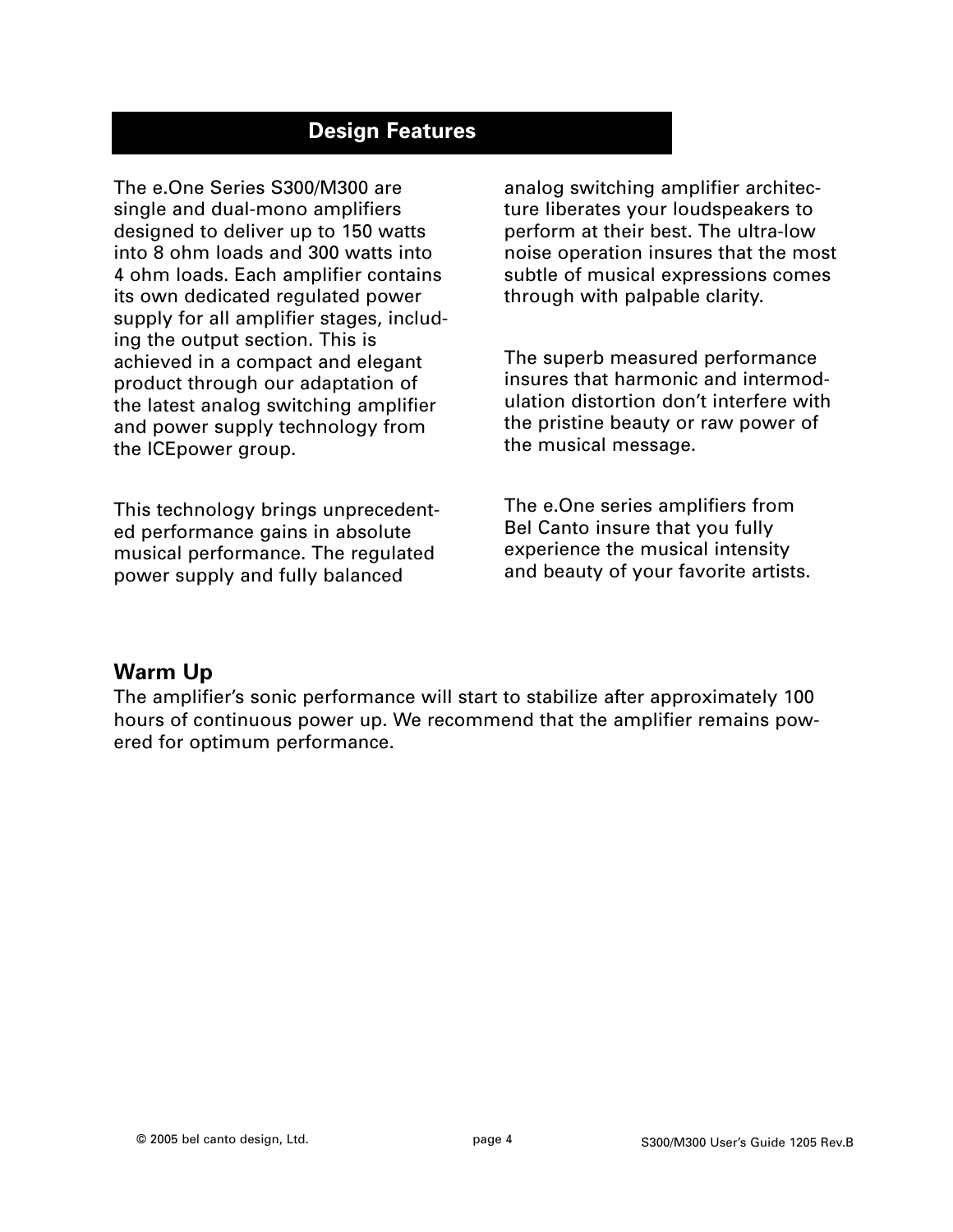## **Unpacking**

#### Unpacking

The S300/M300 box contains:

- 1 User's Guide
- 1 Power Cable for connection to utility power [1.85m, 6' long]
- 1 S300 or M300 Amplifier.
- 1 Owner's Warranty / Registration Sheet

Carefully inspect your new unit and check for shipping damage. If there is any damage, or if any piece is missing, please contact your dealer, distributor or Bel Canto Design.

Save all packing materials as the packing is specially designed to protect the amplifier for shipping or transporting it. If you lose or damage the packing materials or carton, please contact your dealer or distributor before attempting to transport the preamplifier.

The power supply is preset for the proper AC power line voltage before you receive it. The power cable will have the correct plug for your local power system. **If you believe this is not true, please contact your dealer immediately. Do not attempt to alter or change power settings yourself. This will void the warranty.**



# **Warning!**

#### **Do not connect power to this amplifier yet!**

This amplifier, like any electrical component, can be dangerous and cause injury unless correct handling procedures are observed and used. Before powering this preamplifier it is necessary to read and follow proper procedures concerning its setup and use.

#### **Any tampering of internal parts will immediately void your warranty.**

USA customers: For Warranty Coverage complete and mail the Owner's Registration Papers immediately.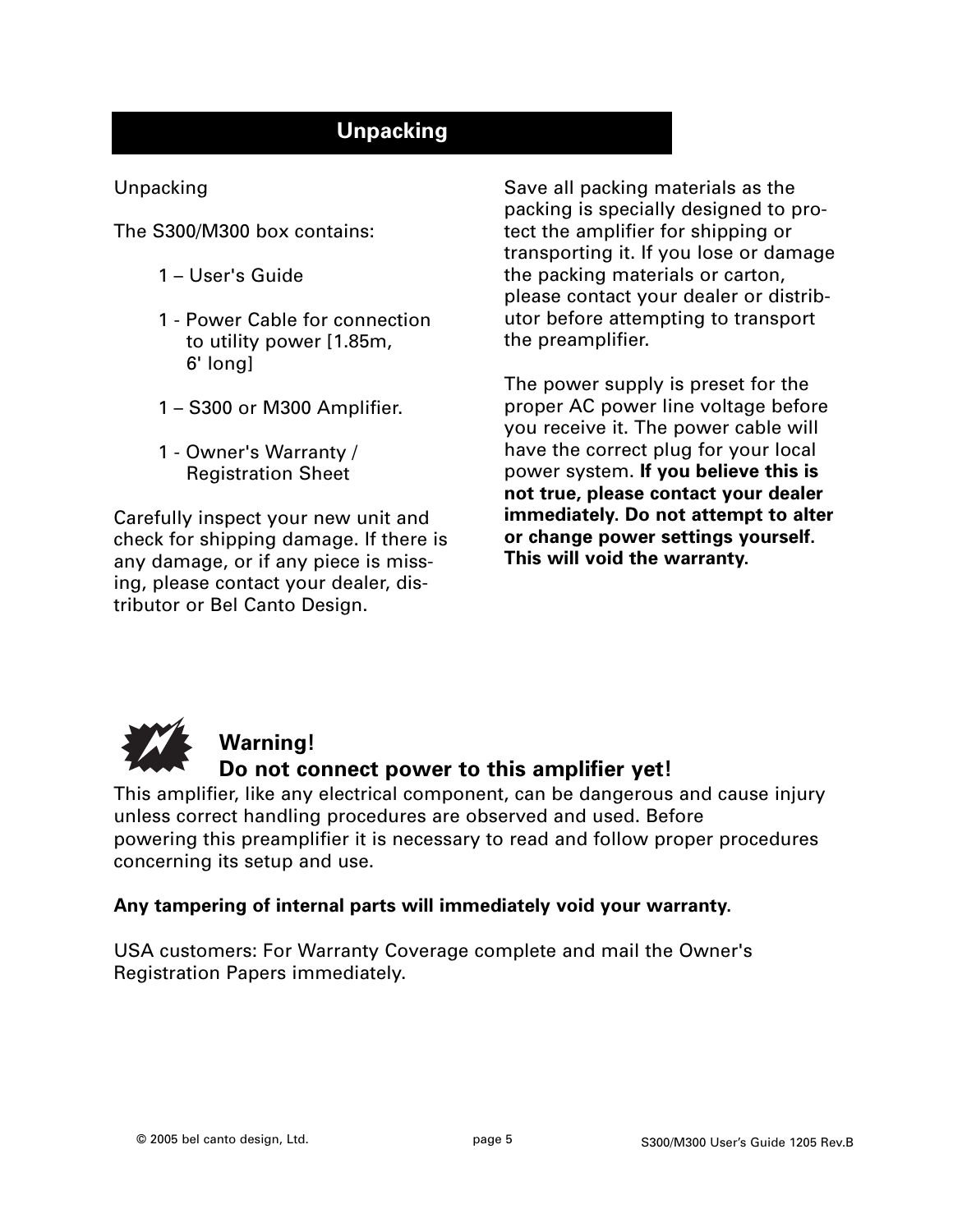### **S300 Rear Panel Connections**



S300 Rear Panel

#### **Never Connect Either the Positive or Negative Speaker Output to Any Ground Contact!**

Connecting any Speaker Output on the S300 to Ground will cause the amplifier to go into protection and could damage the amplifier and void the warranty.

- 1) Power Switch: Power is on when the switch is toggled to the I position and off in the O position.
- 2) Input Connections and RCA/XLR switch: When using RCA cables for the input insure that the RCA/XLR switch is pressed in to the RCA position. When using XLR cables insure that the switch is out in the XLR position. This will generally insure ideal grounding and minimize ground noise from interfering with the audio signal.
- 3) Output Connections: Attach your loudspeakers to the output connectors, insure that the polarity of each

speaker is correct and the same so that no phase inversion can occur. **Never Connect Either the Positive or Negative Speaker Output to Any Ground Contact!** 

4) IEC power cord jack: Connect a heavy gauge power cord from this jack to the wall power supply. Note the power setting indicated on the back of the amplifier before connecting the power.

When all connections to and from the amplifier have been made then double check everything, insure that the preamplifier is powered on and set to a Mute setting and power on the S300.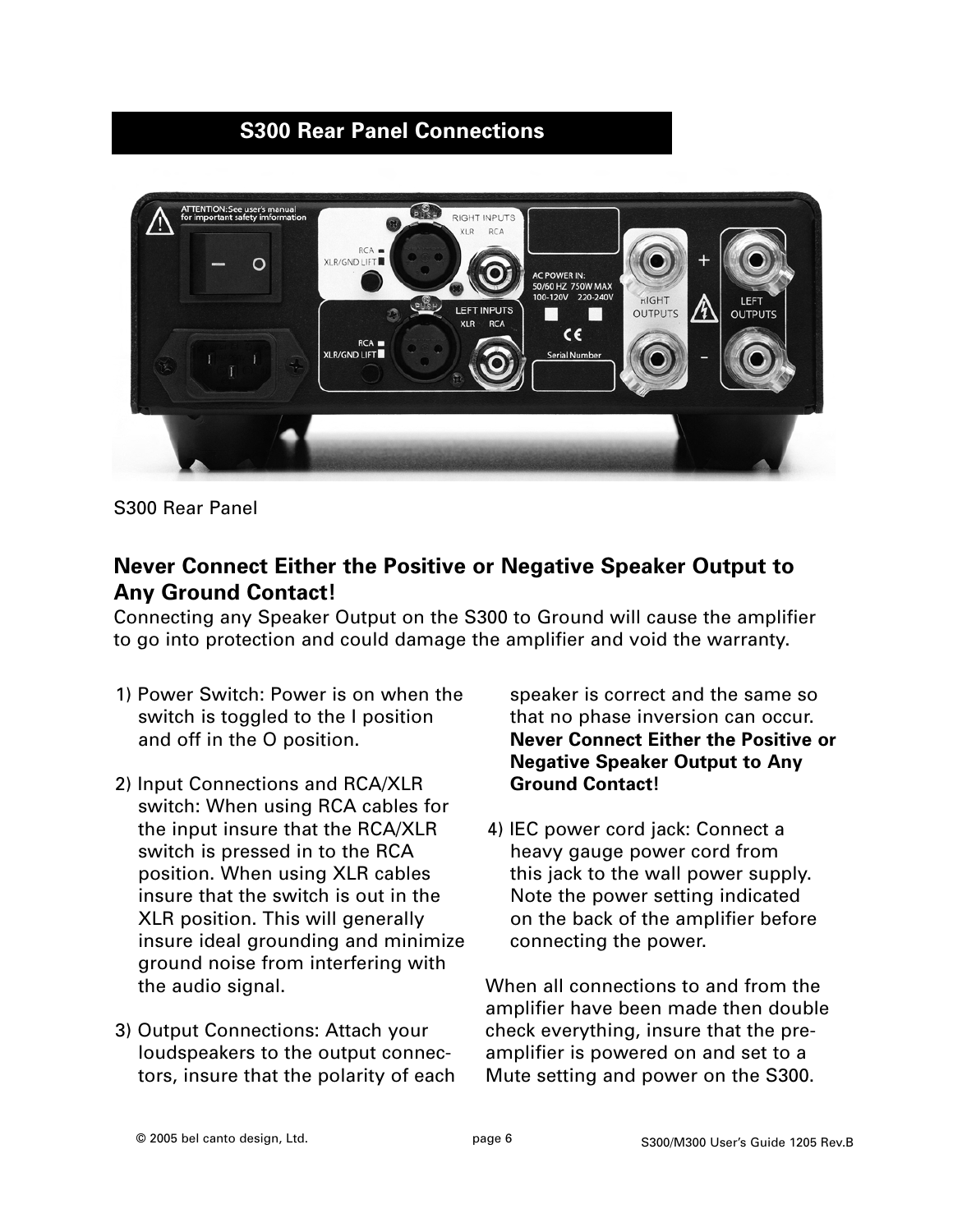### **M300 Rear Panel Connections**



M300 Rear Panel

#### **Never Connect Either the Positive or Negative Speaker Output to Any Ground Contact!**

Connecting any Speaker Output on the M300 to Ground will cause the amplifier to go into protection and could damage the amplifier and void the warranty.

- 1) Power Switch: Power is on when the switch is toggled to the I position and off in the O position.
- 2) Input Connections and RCA/XLR switch: When using RCA cables for the input insure that the RCA/XLR switch is pressed in to the RCA position. When using XLR cables insure that the switch is out in the XLR position. This will generally insure ideal grounding and minimize ground noise from interfering with the audio signal.
- 3) Output Connections: Attach your loudspeakers to the output connectors, insure that the polarity of each

speaker is correct and the same so that no phase inversion can occur. **Never Connect Either the Positive or Negative Speaker Output to Any Ground Contact!** 

4) IEC power cord jack: Connect a heavy gauge power cord from this jack to the wall power supply. Note the power setting indicated on the back of the amplifier before connecting the power.

When all connections to and from the amplifier have been made then double check everything, insure that the preamplifier is powered on and set to a Mute setting and power on the M300.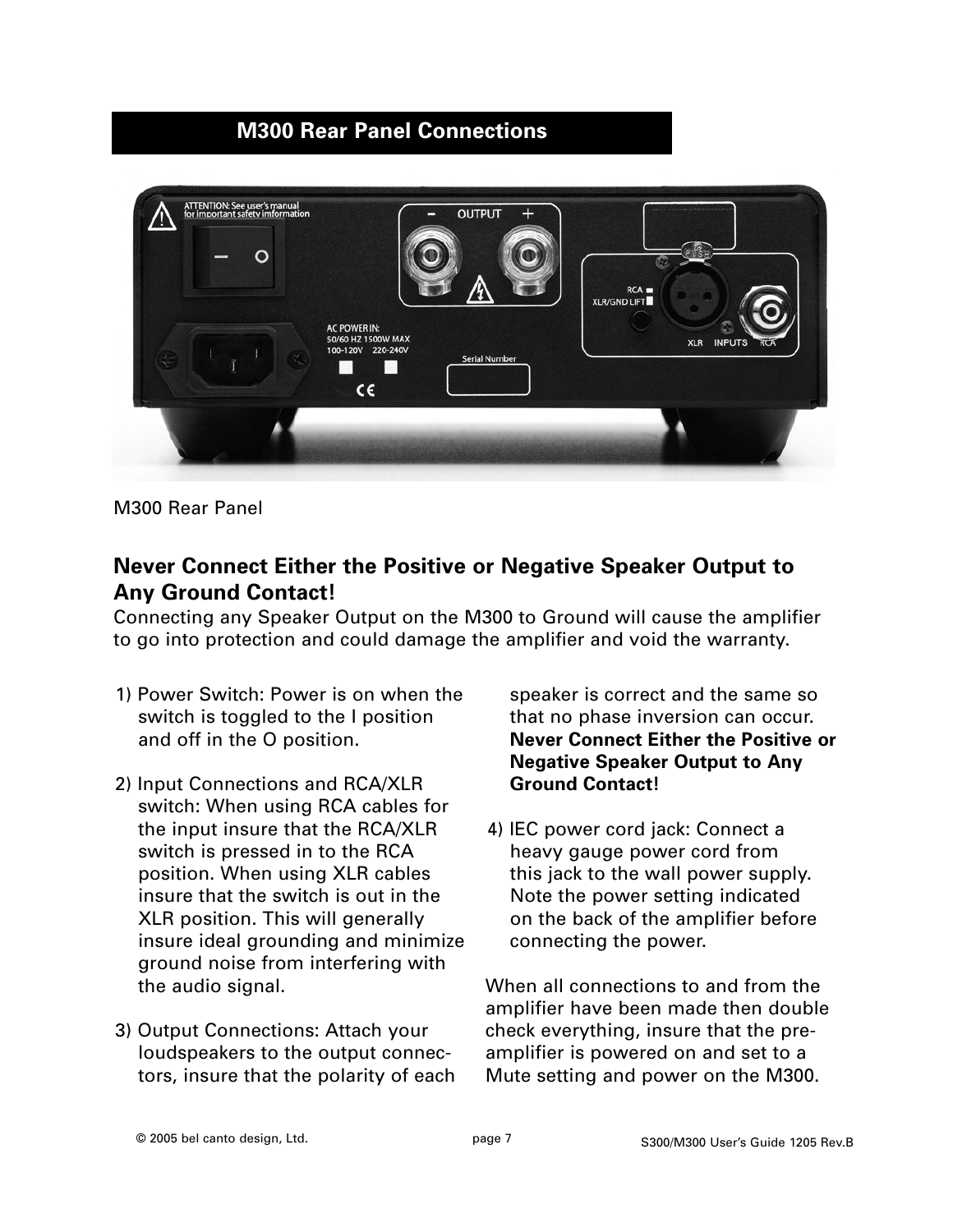#### **What to do if there is hum or ground noise:**

- 1) Check that the RCA/XLR switch is in the correct position for the type of connection being used.
- 2) Insure that the preamplifier or any source components are not producing hum by setting the preamplifier to a MUTE or Standby setting.
- 3) The design of the amplifier reduces the chance for ground loop induced hum but we still recommend that you use shorter interconnect cables to the preamplifier and connect all power cables to a common outlet box or power conditioner unit to reduce the possibility for ground current noise being induced into the audio signal path.

# **Front Panel Indicator Lamp**

The small blue LED lamp indicates that the power is connected to the amplifier and that the power switch is in the ON position. If the amplifier detects a fault or short circuit in the output connections then it will go into a protection mode and stop playing. If this occurs toggle the power switch to the OFF position and check the speaker cabling to insure that no speaker output is either shorted together or connected to a ground. When you are certain that the loudspeaker cabling is correct then power the unit ON again and insure that the Blue lamp is lit and that music will play.

#### **Fuse Protection**

There is internal fuse protection in the amplifier. If the power switch is in the ON position, the power cable is connected to a functioning power outlet at the correct voltage and the Blue lamp is not lit, this indicates that the internal fuse may have blown. If this occurs contact your dealer, distributor or Bel Canto for service. There are no user replaceable fuses or other parts. Opening the chassis will void your warranty.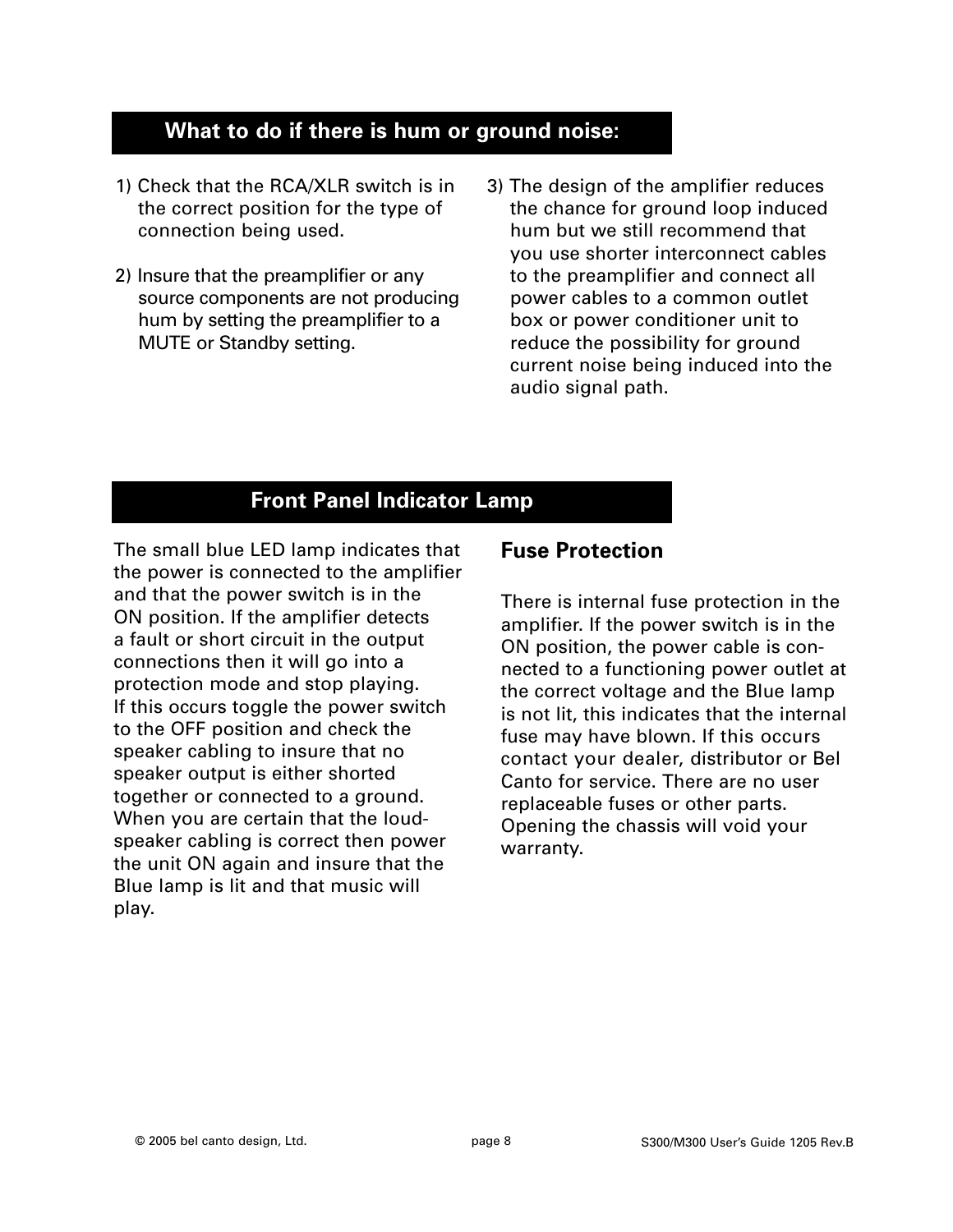# **Specifications**

# **S300 Power Amplifier**

| Input Voltage for Max Output (1998) (1998) (1998) (1998) (1998) (1998) (1998) (1998) (1998) (1998) (1998) (199 |
|----------------------------------------------------------------------------------------------------------------|
|                                                                                                                |
|                                                                                                                |
|                                                                                                                |
|                                                                                                                |
|                                                                                                                |
|                                                                                                                |
|                                                                                                                |
| Features and specifications are subject to improvements and changes without prior notice.                      |

# **M300 Power Amplifier**

| Specifications: |                                                                                                                                                                                                                                |
|-----------------|--------------------------------------------------------------------------------------------------------------------------------------------------------------------------------------------------------------------------------|
|                 |                                                                                                                                                                                                                                |
|                 |                                                                                                                                                                                                                                |
|                 |                                                                                                                                                                                                                                |
|                 |                                                                                                                                                                                                                                |
|                 |                                                                                                                                                                                                                                |
|                 |                                                                                                                                                                                                                                |
|                 |                                                                                                                                                                                                                                |
|                 |                                                                                                                                                                                                                                |
|                 | 8 milliohms = 0.00 milliohms = 0.00 milliohms = 0.00 milliohms = 0.00 milliohms = 0.00 milliohms = 0.00 milliohms = 0.00 milliohms = 0.00 milliohms = 0.00 milliohms = 0.00 milliohms = 0.00 milliohms = 0.00 milliohms = 0.00 |
|                 |                                                                                                                                                                                                                                |
|                 | Input Voltage for Max Output National Account Account Account Account Account Account Account Account Account A                                                                                                                |
|                 |                                                                                                                                                                                                                                |
|                 |                                                                                                                                                                                                                                |
|                 |                                                                                                                                                                                                                                |
|                 |                                                                                                                                                                                                                                |
|                 |                                                                                                                                                                                                                                |
|                 |                                                                                                                                                                                                                                |
|                 |                                                                                                                                                                                                                                |
|                 | Features and specifications are subject to improvements and changes without prior notice.                                                                                                                                      |